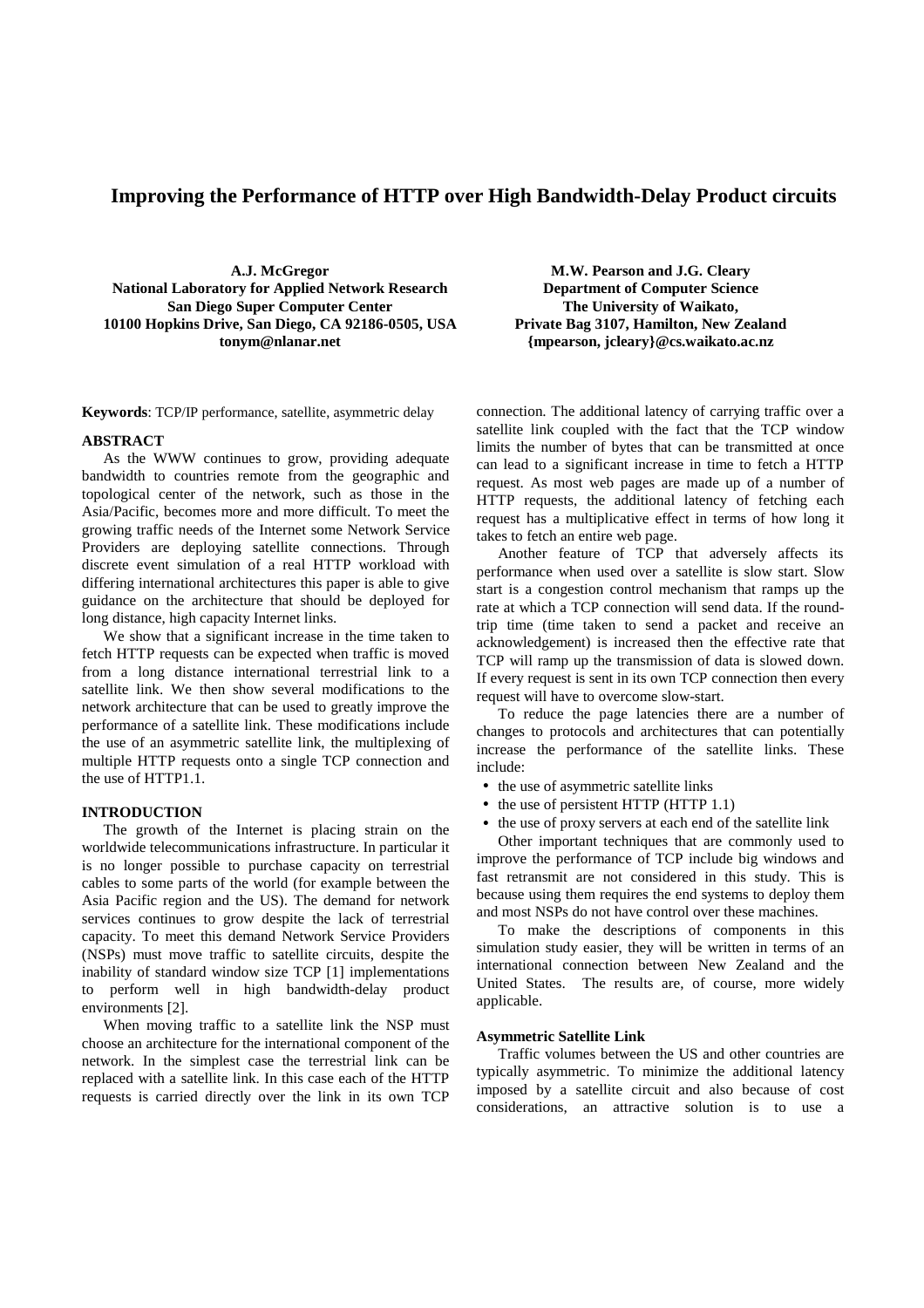unidirectional satellite circuit. In this case the high volume inbound traffic is carried on a satellite circuit and the low volume outbound traffic on a terrestrial circuit. This causes asymmetric delays in the TCP connection, with a high bandwidth-delay product in one direction only. Such connections have not been widely studied. Allman et al [3] when discussing asymmetric satellite links, note that "This asymmetry may have an impact on TCP performance."

# **HTTP1.1**

Another approach that can be used to improve TCP performance over the satellite link is to reduce the effects of slow start and the overhead associated with opening tcp connections. One possible way to achieve this is to use the persistent connection feature of HTTP1.1 [4] that retains TCP connections for a period of time after a request has finished being fetched. If a subsequent request is made to the same web server within this period of time the open connection is used again. While the first connection to a particular site has to overcome slow start, subsequent HTTP requests that use the same TCP connection do not. As most HTTP requests are for small files then this can led to a significant increase in performance. The disadvantage of using persistent connections is that more TCP connections each with memory requirements need to be open at any time.

## **Proxy Servers**

A third method for improving the performance of TCP over satellite links is to use a proxy server at each end of the satellite link. Rather than carrying each HTTP request in it own TCP connection between the proxies multiple requests are carried over the same connection. This improves slow start behavior as slow start only occurs once for each interproxy TCP connection. When an HTTP request is made slow start does not normally occur for the international part of the connection. It will still occur locally within NZ and the US. Further performance may be gained in the proxy-toproxy case because the TCP stacks operating over the international link are under the control of the NSP and may be tuned. In particular a large buffer size may be selected. Finally the aggregation of several HTTP connections over a single TCP connection may allow TCP to better package the data and to carry more piggy-backed acknowledgments. Opposing these performance gains, performance may be limited by the number of TCP connections available between the proxies.

In this paper we describe a series of simulation studies that compares the performance of a terrestrial link and a satellite link between New Zealand and the US. The studies also show that with modifications to protocols and network architectures that it is possible to achieve a better performance than a terrestrial link without the same modifications. Of course most of the suggested modifications apply equally well to the terrestrial case as well. The simulations include a real TCP/IP protocol stack and are driven by a trace of HTTP activity collected from the NZ international exchange (NZIX).

The rest of this paper is organized as follows. First a description of the network under study is given. This is followed by descriptions of the workload and the design of the simulator. The results of the simulations are then given. The paper ends with the primary conclusions we draw from the results.

## **SIMULATED NETWORK**

Figure 1 shows the basic structure of the simulated network. In the simulations three sets of international links are modeled; terrestrial links in both directions, satellite links in both directions and a terrestrial link to the US with the return link back to NZ being a satellite link. For each of these configurations three different architectures are evaluated



**Figure 1** Network Architecture for HTTP traffic

#### **Base Case**

In the base case a router is placed at the US end of the link. For each web page that is fetched two TCP connections are involved. The first, from the web client to the NZ proxy. The second connection is from the NZ proxy to the US server providing the web page. In this case there is a TCP connection across the international link for each concurrent HTTP request.

#### **US and NZ proxies**

In this case the router in the US is replaced with a proxy server. As in the base case the web clients located in NZ connect to a NZ proxy. However instead of directly connecting to the web server in the US the NZ proxy connects to a US based proxy that, then connects to US based web server. There are three TCP connections involved in fetching a web page. The first connects the web client to the NZ proxy, the second is between the two proxies and the third is from the US proxy to the US server.

Multiplexing is implemented between the proxies. That is the data for different replies may be interleaved on a single TCP connection between the proxies. The overhead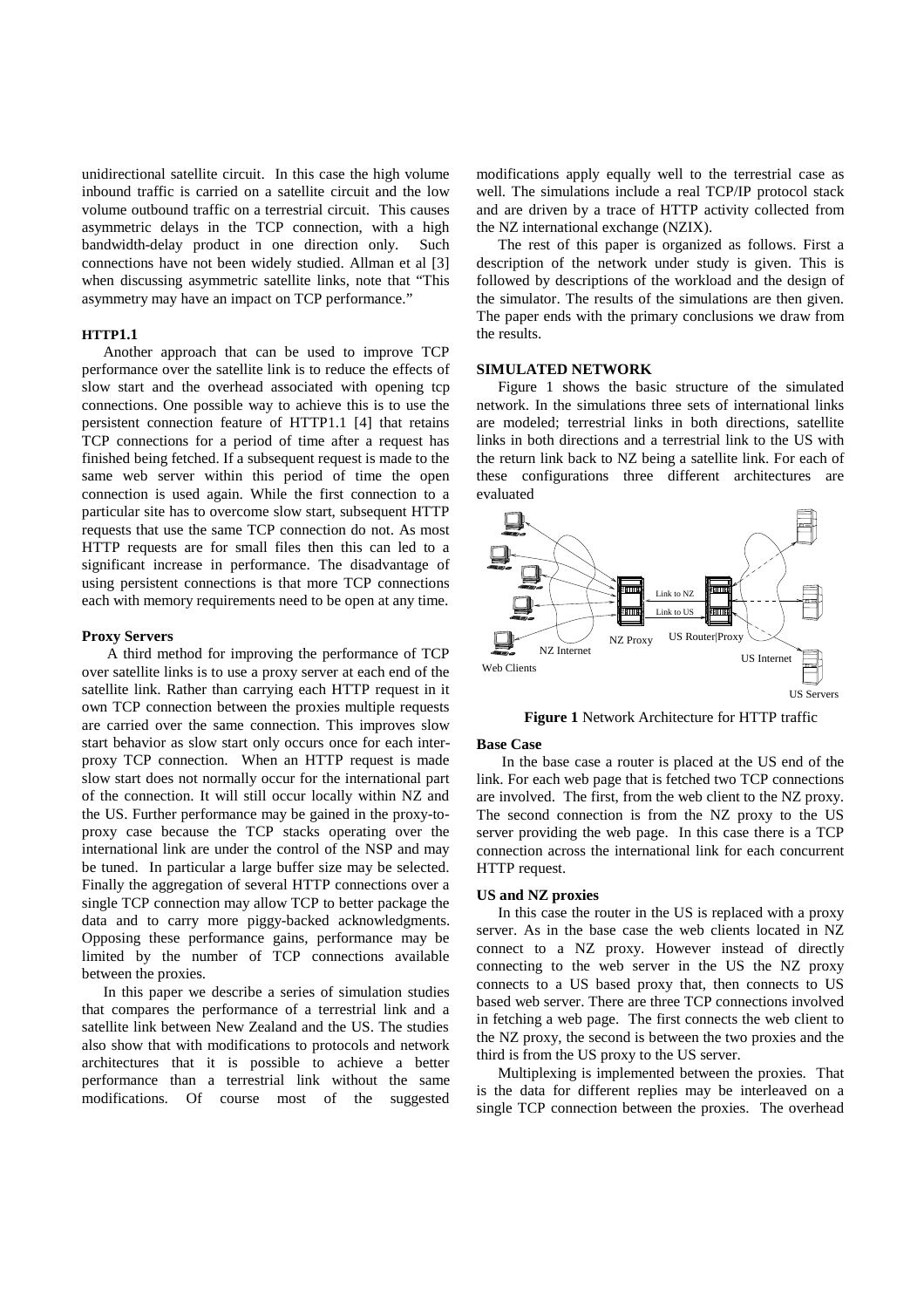of multiplexing is assumed to be, on average, 20 bytes per HTTP reply segment received from an HTTP server. It is expected multiplexing will improve the efficiency of the international link. Because TCP does not maintain the boundaries between application requests the data from (possibly different) HTTP reply packets may be repackaged for more efficient TCP transmission. In most cases the TCP segments will be the maximum segment size (MSS).

Because the connections between the proxies persist indefinitely the effect of TCP slow start is greatly reduced over the satellite component of the network.

## **Persistent HTTP**

The third case to be considered is the use of persistent HTTP that can be used in either of the two previous cases. In our study we have assumed a simple strategy that when a request is made a check is made to see if there is an idle connection to the same web server open. If so the idle connection is used to satisfy the new request otherwise a new connection is opened. If after a specified timeout period a subsequent request has not been made over a persistent TCP connection it will be closed.

When persistent HTTP is used in the base case then the persistent connections are opened from the NZ proxy to the US web server. However in the US and NZ proxy case persistent HTTP is only used between the US proxy and the web server as the TCP connections between the two proxy servers are kept open anyway.

The main parameters of the network are shown in Table 1. The values have been chosen to match real network parameters where possible. Real architectures would be not be as simple as the one described in this paper. Most will need more than a single proxy at each end of the international link to support the required load. The NZ proxy would almost certainly include a cache that satisfies some of the HTTP requests locally. There are many routers not shown, some of which are central to the international feed. Most real networks include equal terrestrial capacity in both directions, the satellite link serving to boost the incoming bandwidth. The simpler architecture used in this paper makes the simulation easier and allows the difference between the ways of using a satellite link of this type to be examined without interference from the full range of factors that would impact the performance of a real system.

## **SIMULATED WORKLOAD**

Most of the information required to generate the simulation input files (described in the next section) was gathered from HTTP log-files collected from the New Zealand Internet exchange (NZIX). The trace files used were

**Table 1** Main Network Parameters

| Satellite Bandwidth                      | 34.368Mbps (E3)      |
|------------------------------------------|----------------------|
| Satellite Delay                          | 320ms[5]             |
| Terrestrial Bandwidth                    | 34.368Mbps (E3)      |
| <b>Terrestrial Delay</b>                 | 60 <sub>ms</sub>     |
| Persistence Timeout                      | 15sec                |
| US-NZ link buffer size                   | 256,000B             |
| TCP buffer size: - Proxies<br>- Servers  | 32767<br>as measured |
| MSS:<br>- Between proxies<br>- Elsewhere | 1460<br>as measured  |
| Delayed in US cloud                      | as measured          |
| Delays in NZ cloud                       | not simulated        |

collected from 3:00pm to 3:10pm in July 1997. There were, on average,  $421$  requests<sup>1</sup> per interval.

To generate higher loads than that experienced when the trace files were collected, traces for the same time on successive days in July were integrated into a single trace. When higher still loads were required more than one copy of each trace was integrated into the log-file. Each copy was offset in time to minimize the effect of the artificial self correlation of the trace generated in this way.

The TCP MSS and server buffer sizes were not recorded in the HTTP traces we used. To discover these parameters a connection was established to each host while the network traffic was monitored using tcpdump. From the tcpdump output the MSS and window size was discovered for most hosts. Some hosts did not advertise their MSS. In this case the most common MSS (1480) was used.



**Figure 2** Simulator Design

 $1$  The actual trace includes more requests. This number is the number of successful international requests that were not satisfied by the cache hierarchy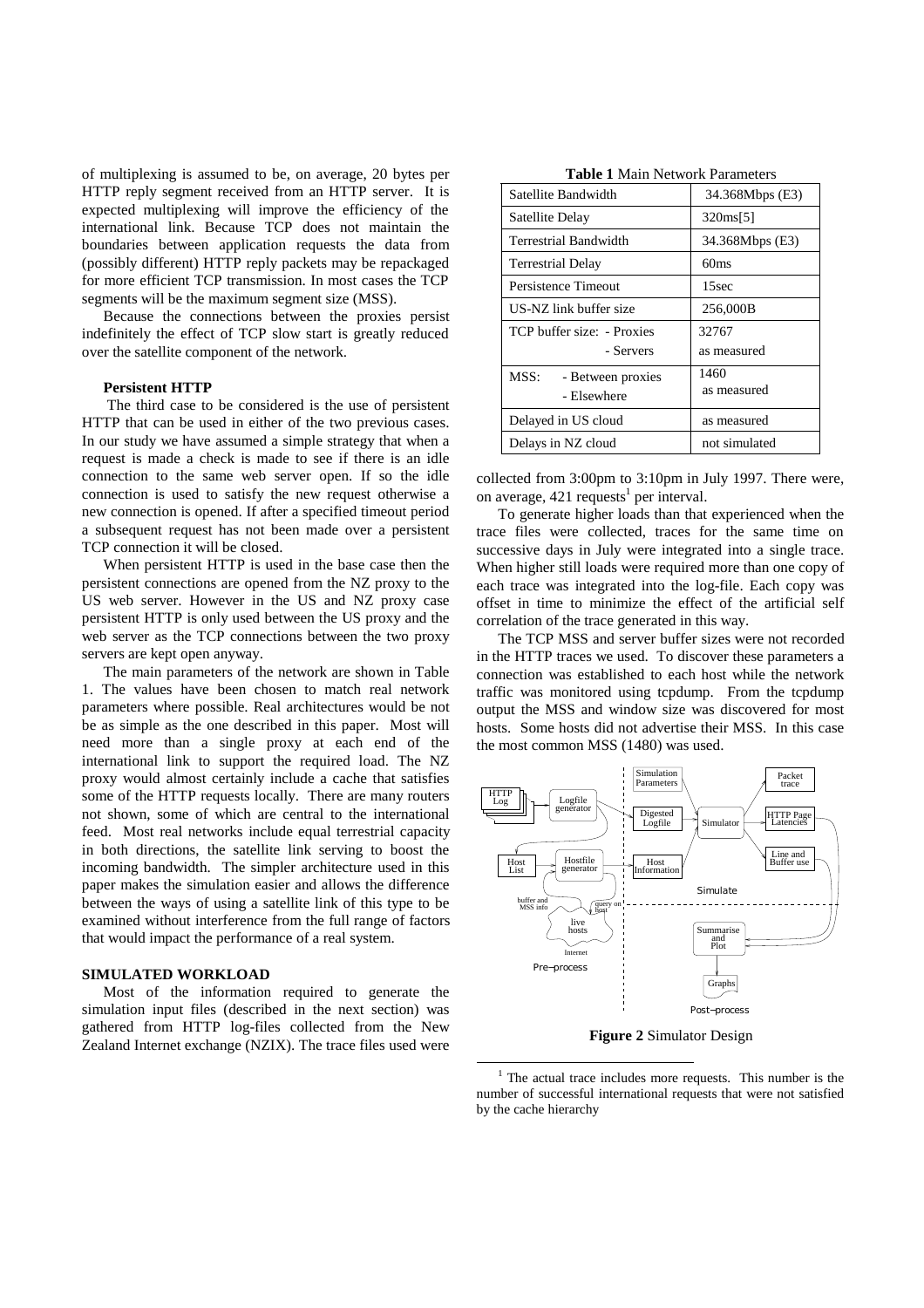## **SIMULATOR DESIGN**

The simulation process as shown in Figure 2 can be considered as three interlinked processes, pre-processing, simulation and post-processing.

#### **Pre-Processing**

In the preprocessing stage the input files for the simulator are prepared. These are:

- A "hostfile" containing an entry for each server accessed during the simulation. Each entry contains: a unique ID, the DNS name, the maximum window size and the TCP maximum segment size (MSS) for connections to the host.
- A "log-file" which contains an entry for each HTTP request. The entry contains the host ID for the server the request is fetched from, the size of the HTTP GET request, the size of the HTTP response and the time taken in the US component of the network.
- The simulation parameters including: the buffer sizes used by the proxies, the presence or absence of a US proxy, the number of connections between the proxies and the international link speed and delay in each direction.

## **Post-Processing**

Post processing is mostly a matter of collecting the results of interest from many simulation runs into a single set of plots. This was done with an array of perl scripts. GNU plot was used to draw the plots.

#### **Simulation**

The simulator used in this study was based on the ATM-TN simulator[6] with modifications for this problem. The changes include replacing the ATM infrastructure with a simpler and more general bit serial interface.

The main two components used from ATM-TN are the conservative (as opposed to parallel) simulation engine and the TCP model. ATM-TN's TCP model includes the actual TCP code from 4.4 BSD Lite, modified to suit the simulation environment. Connections are simulated on a packet-by-packet basis and include slow start, congestion control, fast retransmit, and fast recovery algorithms [7].

The simulator design for the US-proxy case is shown in Figure 3. The simulator simulates the connections between the NZ proxy and the servers in the US. It does not include the NZ proxy to web client component of the network because this not significant to the study. Additional delays that are dependent on the type of connection (e.g. modem or direct connect) will be incurred in the NZ component of the real network.

The non-US-proxy case is similar to the US-proxy one with the omission of the US proxy and the replacement of the two TCP connection modules with a single TCP connection module and a single set of end-to-end TCP connections.



**Figure 3** Simulator Design

## **HTTP traffic model**

The HTTP traffic model is responsible for creating TCP connections, sending HTTP GET requests, receiving the request at the destination and returning and results and for recording the time required to complete the HTTP requests. The HTTP model makes use of the hostfile and the log-file to control the simulation. The delays in the US part of the network are simulated by the HTTP traffic model which releases the packets that make up the HTTP response at a regulated rate so that the complete response arrives at the US proxy at the same mean rate as it did when the page was fetched on the real network.

## **TCP Connection**

The TCP connection model simulates an end-to-end TCP connection and is based on a pair of TCP stacks, one for each end of the connection. It is assumed that the effect of errors is negligible.

## **US Proxy Model**

The US proxy accepts HTTP GET requests across the TCP connections from the NZ proxy and forwards the request to the US server over a new or existing connection to that server. When the first packet of the reply arrives from the server a TCP connection is chosen to carry the HTTP reply to the NZ proxy. The connection with the smallest number of bytes awaiting transmission or transmitted but not acknowledged is chosen. As the packets of the reply arrive they are queued for transmission over the chosen TCP connection. Because multiplexing is used the data from different HTTP replies can be intermixed on a single TCP connection between the caches.

The simulation assumes that the proxy has sufficient CPU and memory to manage the workload and that the delay imposed by processing on the proxy not due to TCP queuing and transmission is negligible.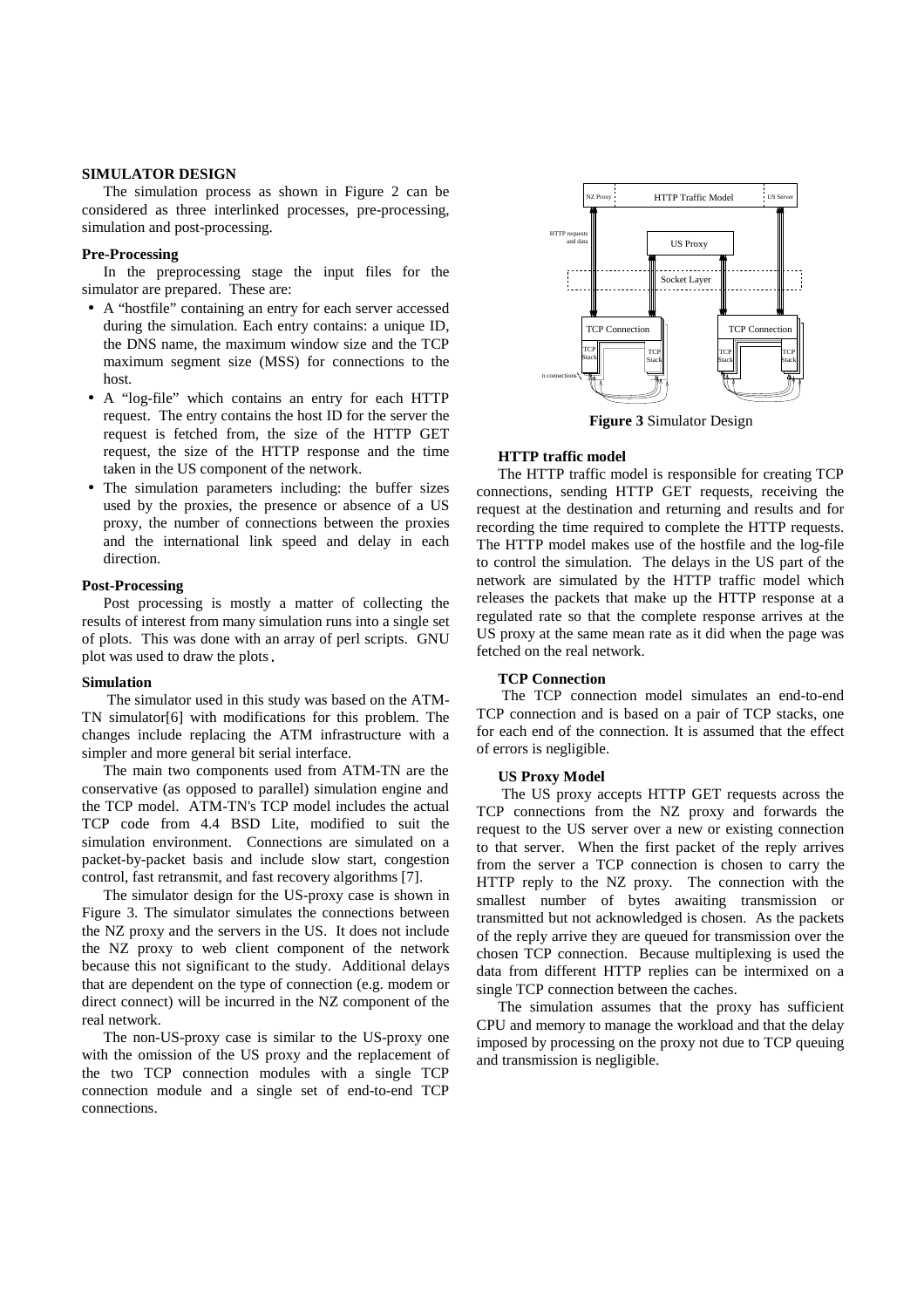### **RESULTS**

Using the simulator 12 different simulation experiments have been carried out. The results of the simulations are presented in the following graphs. Each point on a graph represents a simulation run. The points have been joined with (straight) lines.

To interpret the labels that define each of the lines on the graphs (e.g. noprxyST1.0\_cxns) a definition of there format is now given. Each of the labels is made up of three significant parts. The first part of the label (proxy or nopxy) defines whether the US proxy was present or not in the set of simulations. The is followed by a pair of letters (TT, ST, SS) that defines configuration of the international link (TT for terrestrial both ways, ST for terrestrial to US and Satellite to NZ and SS for satellite both ways). Following the pair of letters is a number (1.0 or 1.1.) that defines whether version 1.0 or 1.1 of HTTP was used in the set of simulations.

#### **Latency**

Perhaps the most interesting result of the study is shown in Figure 4. The graph shows the average time required to fetch a set of sample HTTP requests that were present in all simulations.



**Figure 4 HTTP Request Latency**

Starting with the bi-directional terrestrial case (noppxyTT1.0\_cxns) it can be seen that it took on average 2.8 seconds to fetch one of the sample HTTP requests. If this link is replaced by a bi-directional satellite link (noppxySS1.0\_cxns) it can be seen that the average time it took to fetch a HTTP request doubled to 5.8 seconds. This is

directly the result of increasing the delay in the international link.

This graph also shows the improvements in performance that can be achieved when the suggested performance enhancements are used. The single enhancement that gives the biggest increase in performance is the addition of a proxy at the US end of the link (proxySS1.0 cxns) where the average time to fetch one of the sample HTTP requests is 55% of the base satellite case. This results from the reuse of the international TCP connections saving most of the cost of slow start and opening a TCP connection.

The use of persistent HTTP over the bidirectional satellite link reduces the average time to fetch one of the sample HTTP requests by between 18% and 40%. The result is not as good as the proxy case because TCP connections are only reused when there are multiple requests to the same web server within a specified time period as opposed to all the time which is the case of the proxy server. It is also worth noting the the average time to fetch one of the sample HTTP requests reduces as the presented load increases. This can be attributed to more reuse of the persistent TCP connections. We are currently trying to determine whether this is a real effect or an artifact from the method that we are using to generate the large trace files used as input to the simulator.

When an asymmetric satellite link is used the average time taken to fetch a sample HTTP request is 75% of the time that it took in the satellite base case. This can be attributed to a reduction in the bandwidth delay product.

The graph also shows that incorporating multiple enhancements leads to even larger reductions in the average time taken to fetch a sample HTTP request. For example when both a US-proxy and HTTP1.1 are used in the bidirectional satellite case a 55% improvement is observed as opposed to 50% US-proxy only case and a maximum of 41% for the HTTP1.1 case. Note also from the graph that the enhancements have similar effects in terms of increasing its performance.

Figure 5 shows the peak buffer space used in the routers that feed each the US end of the international link. From the graph it can be seen that the buffer usage never gets above 256K as this is the size of the buffer that has been used in the simulations. If the buffer is full any further packets that arrive at the link will be discarded.

Buffer (or link) usage is never heavy in the NZ to US direction in the simulation so the graphs have not been shown. (A real US/NZ link would be more heavily used in the US direction because of requests on NZ servers from US clients. These are not simulated here. We assume that sufficient NZ/US capacity exists to carry the client requests to the US.)